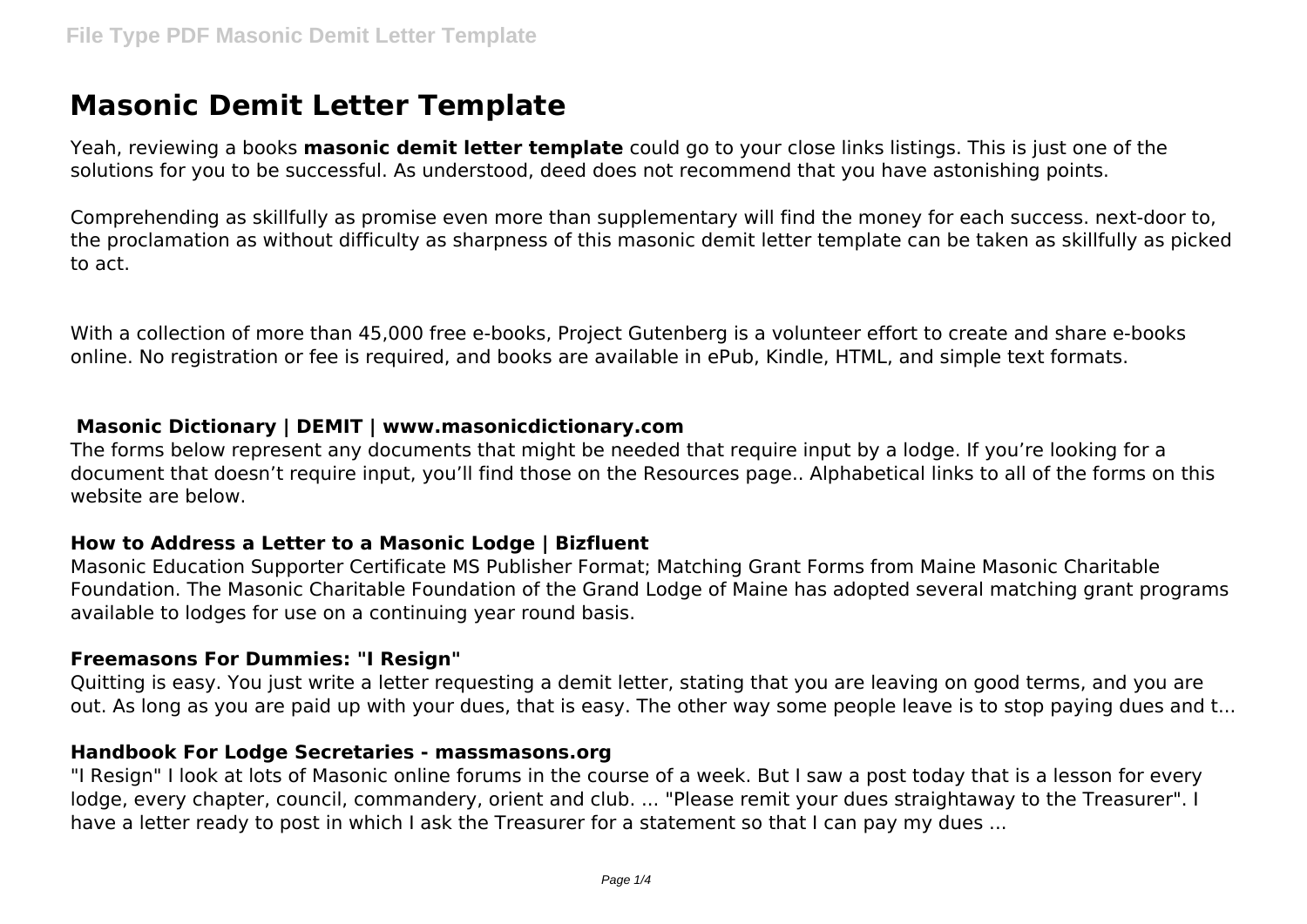# **How to Write Good Letters - The Masonic Trowel**

Masonic License Plate Application Masonic Licence Plate Renewal Subordinate Lodge Investigation Committee Form: Note – This form is intended to be used by a Subordinate Lodge Investigating Committee, a type of "Quick Start Guide" or Checklist to assist the Investigating Committee. It is provided and endorsed by the Education Committee; but, is NOT mandatory for […]

# **Sample Letter to Demit From the Masonic Lodge or Similar ...**

was, at the date of the within Demit, a regularly constituted Lodge of the Grand Jurisdiction of Iowa. WITNESS my hand and official seal, on the date first above written. Grand Secretary Note: The above certificate is not needed unless the demitted Brother wishes to affiliate in another Grand Jurisdiction. DEMIT OF Name Address ...

# **Form No 11 - Demit**

Having complied with the requirements of the Masonic Code of Iowa, I ask that a demit be granted to me. Dated 20 [Sign Name in Full) 11 - 00 Chap. 36, Sec. 2a, Laws for Subordinate Lodges Iowa Official Form No. 12 Application for Demit To the Master, Wardens, and Brethren of

# **Reporting Documents, Manuals, Forms - MASONS OF MINNESOTA**

Demit, as a noun, is not known in good English; the correlative nouns of the verbs to demit and to dimit are demission and dimission. A demit is altogether a Masonic technicality, and is, moreover, an Americanism of recent usage. It is then evident that to demit is the proper word, and that to use to dimit is to speak and write incorrectly.

# **Masonic Demit Letter Template**

Microsoft Word - Sample Letter to Demit from the Masonic Lodge or similar bodies.docx Author: William Schnoebelen Created Date: 7/27/2011 8:42:02 PM ...

# **FREEMASON DEMIT FORM LETTER - blessedquietness.com**

The following is a sample letter that can be used by your Junior Warden to send to your newly raised candidates on your Lodge's stationary. In this Lodge the newly raised members are automatically placed on the Steward's Committee to serve until three new members have been raised. These letters can be tailored to meet your Lodge's needs.

# **FREEMASON DEMIT NOTICE- For Freemasons who wish to leave lodge**

Other Masonic Links. Lodge Reporting Documents, Manuals and Forms. The attached documents, manuals and forms intended to assist the Lodge Secretary in the administration of the Lodge. … Certificate of Demit Certificate of Good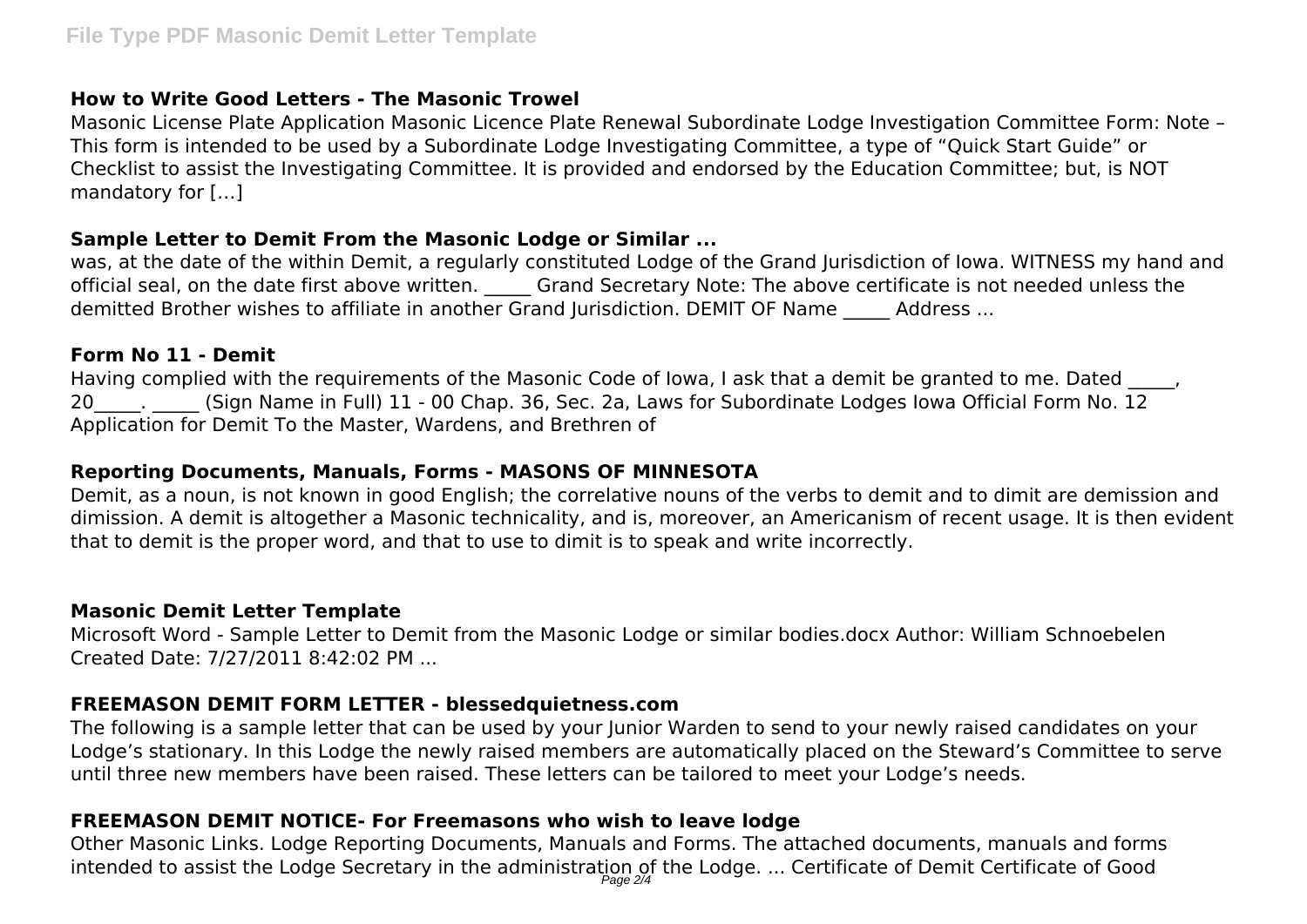Standing Certificate of Nonaffiliation Prepaid Membership Brochure and application. Ritual. Decisions of the Board of ...

### **EXHIBITS AND FORMS - massmasons.org**

FREEMASON DEMIT FORM LETTER This form letter is taken from a book called Masonry, Beyond the Light by William Schnoebelen, Pub.Chick Pub. Bill was a Freemason in the Paladian Lodge, so his knowledge of the cult is extensive.

### **What would happens to someone should he try to quit the ...**

Unmasking Freemasonry If you are a lodge member and wish to resign (or demit) we suggest you photocopy this page and send one copy to each lodge you held membership with, and also one copy to your national Grand Lodge.

### **Grand Lodge Forms - The Grand Lodge of Mississippi F∴ & A∴ M∴**

I'm at the point now where I have received in the mail my form for lodge dues, do I just send a letter in for demit or send in dues and a letter? How does this process work exactly. ... You should inform the secretary of your "old" lodge, and keep him informed of your masonic status, and any other lodges you join. I highly suggest, that you ...

### **Forms - Masonic Grand Lodge of Maine**

concern. The Appendix contains a sample letter offered for a reference guide. Regardless of the method of contact, always remind the member that one of the principal benefits of staying current with his dues is the extremely low cost which will provide him and/or his immediate family access into the Maryland Masonic Homes, if ever needed.

### **Demit? | My Freemasonry | Freemason Information and ...**

the entire Masonic fraternity. Three major qualifications are particularly essential to the success of a Masonic Lodge Secretary. They are ACCURACY, with its implied neatness and promptness, ADAPTABILITY, with its necessary courtesy and firmness, and ATTENTION TO DETAIL. Your duties are continuous, day-in and day-out.

### **Application for Demit - Grand Lodge of Iowa**

2-3 EXHIBIT 1 GUIDE FOR LODGE MINUTES JUNE 5, 1958 The 257th Regular Communication of Composite Lodge A.F. & A.M. was held in the Masonic Apartments 15 Doric Street.

### **PETITION FOR WITHDRAWING (Demit)**

FREEMASON DEMIT FORM LETTER. This form letter is taken from a book called Masonry, Beyond the Light by William Schnoebelen, Pub. Chick Pub. Bill was a Freemason in the Paladian Lodge, so his knowledge of the cult is extensive. NOTICE OF DEMITURE FROM THE MASONIC LODGE . To the Master, Officers, and members . Dear Friends,